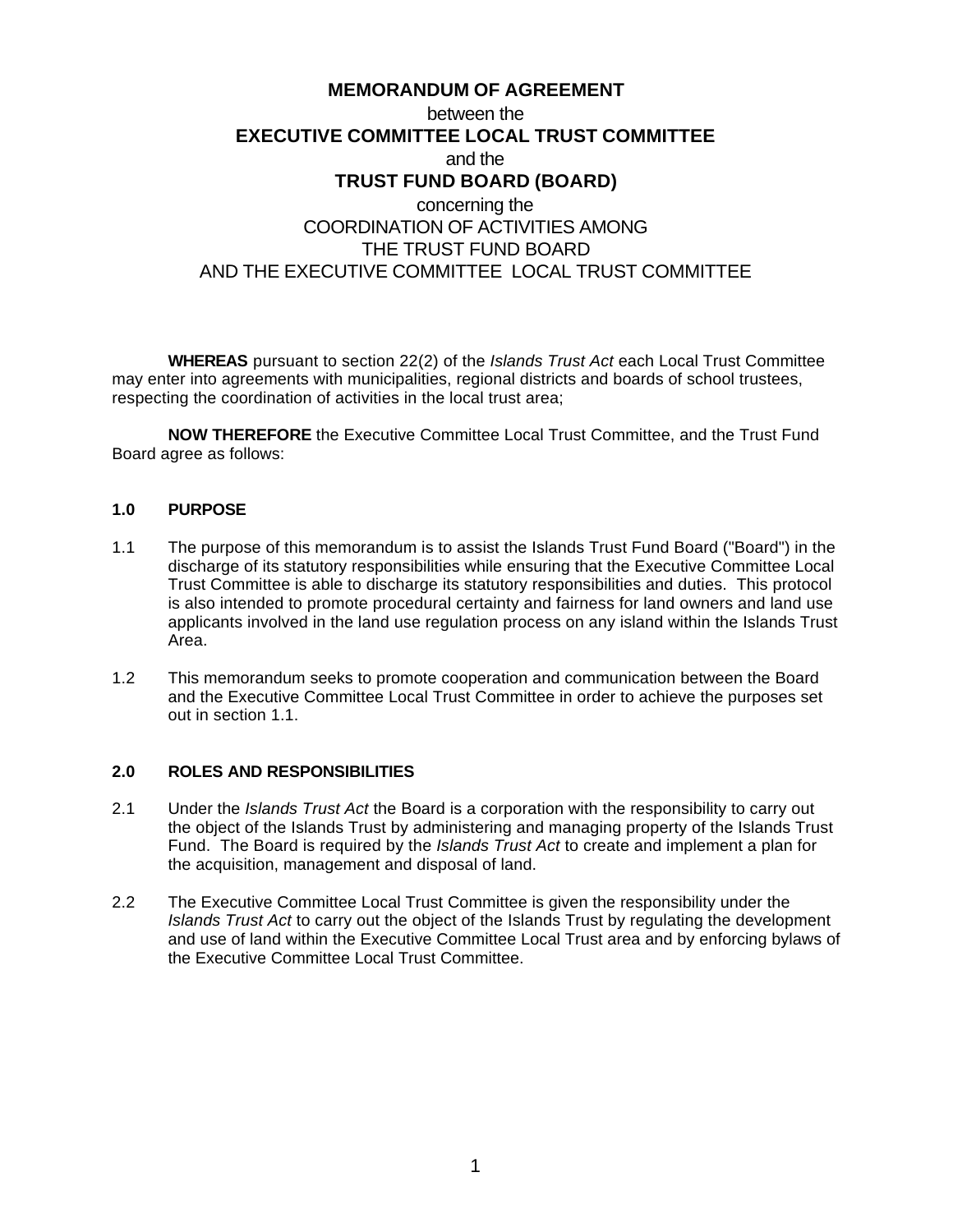# **3.0 CONSULTATION PROCESS**

# **Local Trust Committee Bylaws**

3.1 Where the Executive Committee Local Trust Committee considers a draft bylaw may have an impact on the responsibilities of the Board, the Executive Committee Local Trust Committee will refer the draft bylaw to the Board for comment by the Board before any public hearing is held regarding the bylaw. The Executive Committee Local Trust Committee will consider Board comments on the bylaw received by the Executive Committee Local Trust Committee before the public hearing.

## **Trust Fund Plan**

3.2 The Board will refer to the Executive Committee Local Trust Committee any revisions to or replacement of the Trust Fund Plan for comment before the plan is submitted for approval in accordance with the *Islands Trust Act*.

#### **Donations Intended for Board**

3.3 If a land owner who has made an application to the Executive Committee Local Trust Committee proposes to donate an interest in land or money to the Board in connection with the application, the Executive Committee Local Trust Committee will refer the proposal to the Board for comment. This section applies to interests in land including fee simple, conservation covenants under section 215 of the *Land Title Act* and statutory rights of way under Section 214 of the *Land Title Act.*

### **Board Management Plans**

3.4 Where the Board considers a draft management plan or program for a specific property or for an island in the Islands Trust Area may have an impact on the jurisdiction of the Executive Committee Local Trust Committee, the Board will refer the draft plan or program to the Executive Committee Local Trust Committee for comment by the Executive Committee Local Trust Committee before the plan or program is adopted by the Board. The Board will consider the Executive Committee Local Trust Committee comments on the plan or program.

# **4.0 COMMUNICATIONS**

- 4.1 The Board and the Executive Committee Local Trust Committee will use the Executive Committee as the medium through which they communicate concerns and initiate joint projects.
- 4.2 The Board will ensure that the Executive Committee receives copies of all communications between the Board and the Executive Committee Local Trust Committee.
- 4.3 The staff liaison between the Board and Executive Committee Local Trust Committee will be the Board Coordinator and the Manager of Local Planning and/or appropriate Planner.